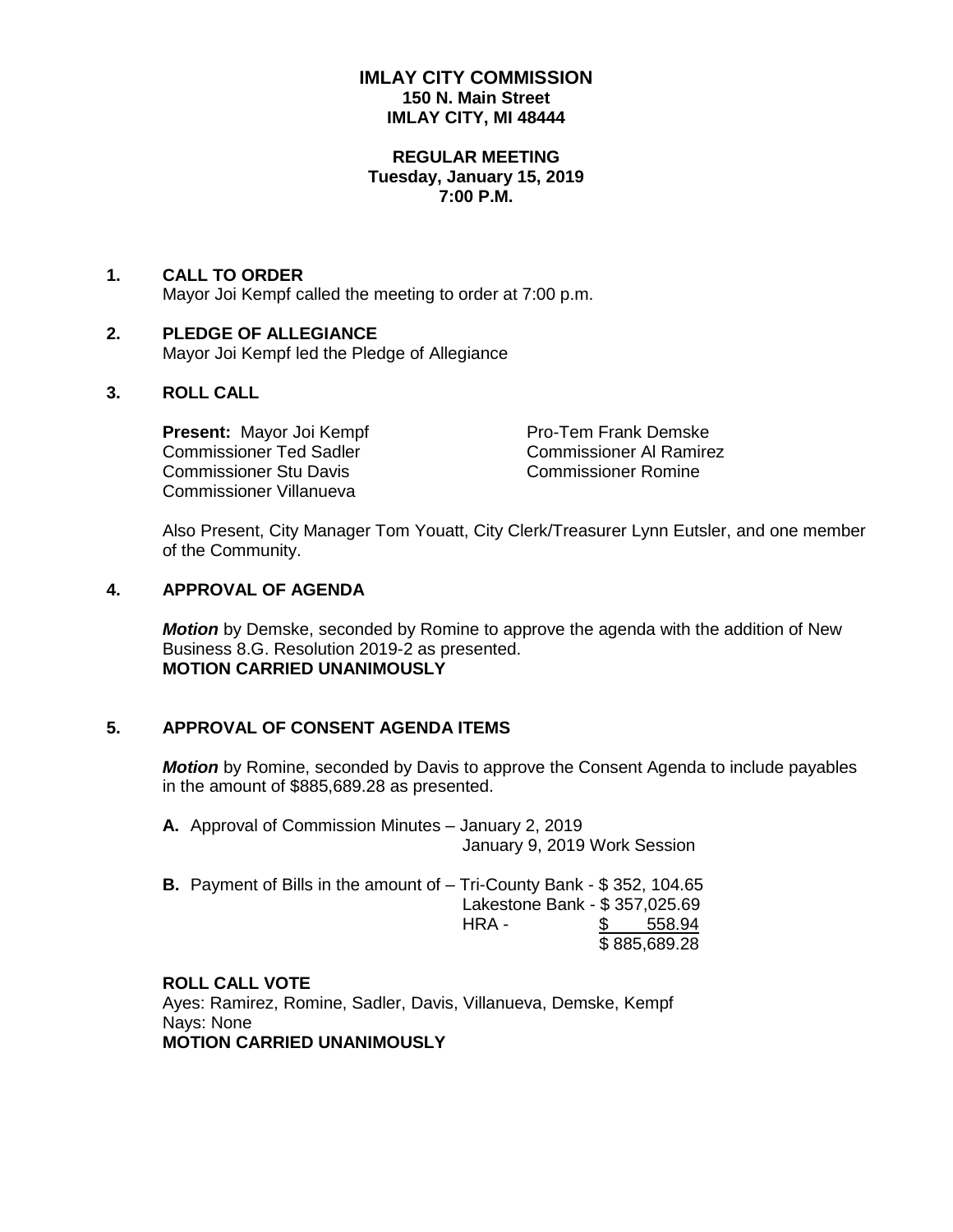# **6. CITIZENS FROM THE FLOOR**

Allen Rosenbalm – Recommends working with the Lapeer Development Corp. to provide incentives to bring high paying jobs to Imlay City. Also, to have more to do in Imlay City for the kids/teens.

City Manager Tom Youatt did inform the Commission that the City does work very closely with the LDC and also the I-69 International Trade Corridor to bring businesses to the local area.

## 7. **OLD BUSINESS**

## **A. Spicer M-53 Final Invoice**

City Manager Tom Youatt stated that he had a discussion with John Olson of Spicer concerning the final payment which was in the amount of \$9,830.00. He also provided documentation of extra work they had to do to finish up the project. The total cost was \$25,193.00. Spicer is willing to absorb the difference of \$15,363.00. Youatt expressed his concerns over the last two projects that Spicer assisted with and proposed a final payment of \$7,500.00. John Olson of Spicer agreed, they want to maintain a good working relationship with the City.

*Motion* by Ramirez, seconded by Romine, to approve the final payment to the Spicer Group for work on the M53 Gateway Project in the amount of \$ 7,500.00 as presented.

### **ROLL CALL VOTE**

Ayes: Romine, Sadler, Davis, Villanueva, Demske, Ramirez, Kempf Nays: None **MOTION CARRIED UNANIMOUSLY**

### **8. NEW BUSINESS**

### **A. Imlay City Chamber of Commerce Office Lease**

City Manager Tom Youatt presented a Lease Agreement between the City Chamber of Commerce and the City. The Chamber would move to 395 E. Third Street (southeast corner of the Police section of the Lamb Steele Building) The Chamber Board has approved the lease, effective February 1, 2019 at a rate of \$100.00 per month. The City will pay the utilities other than telephone/cable. Youatt stated the City Attorney drafted the Lease Agreement.

*Motion* by Davis, seconded by Romine, to approve the Lease Agreement with the City Chamber of Commerce as presented.

**ROLL CALL VOTE** Ayes: Sadler, Davis, Villanueva, Demske, Ramirez, Romine, Kempf Nays: None **MOTION CARRIED UNANIMOUSLY**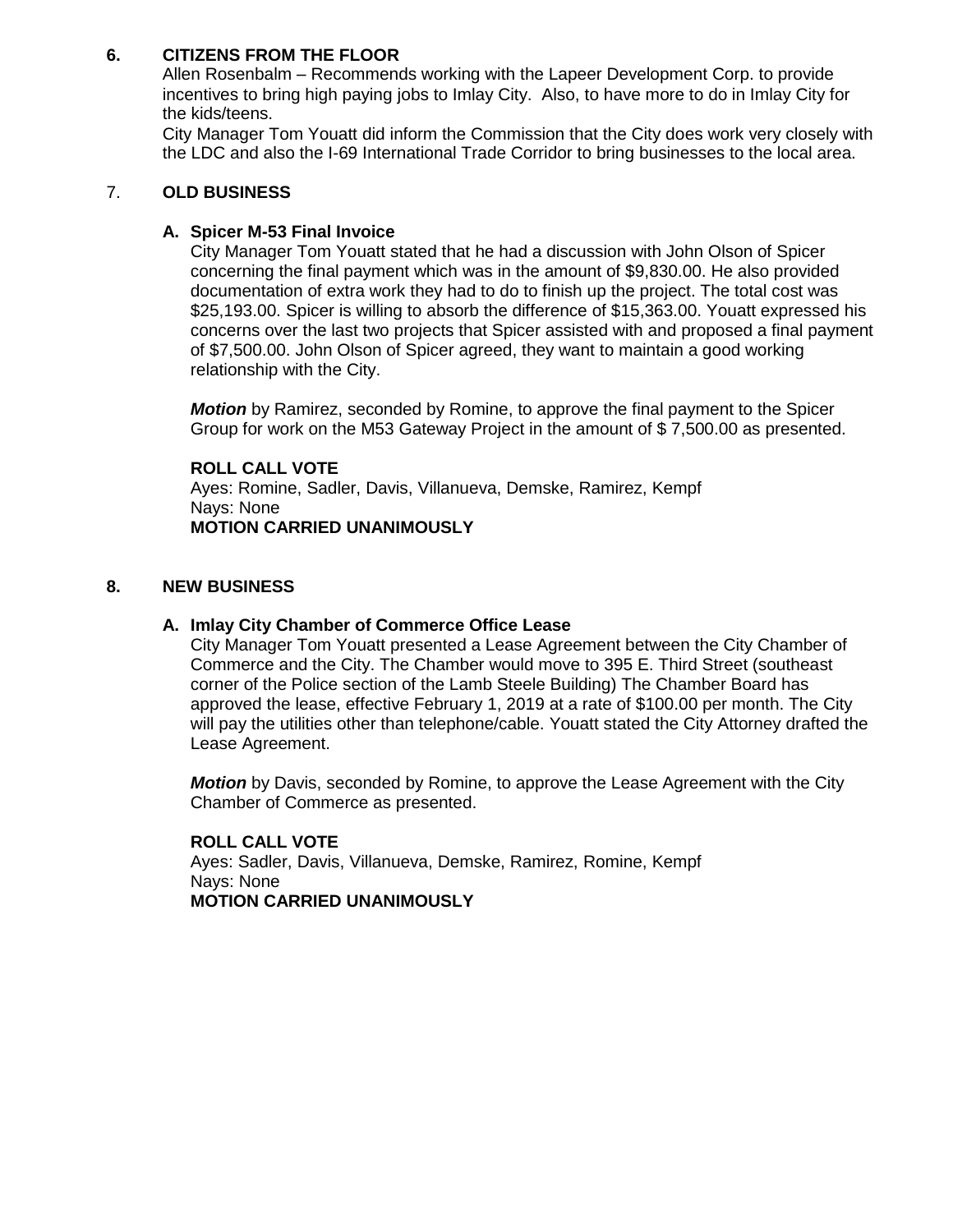# **B. DTE – M-53 Street Light Proposal**

City Manager Tom Youatt stated that DTE proposal is to convert the streetlights on the M-53 corridor from mercury vapor and high pressure sodium to LED. There are 37 streetlights. The initial investment would be \$14,257.00. A rebate of \$ 1,036 will be received after completion. The savings per year are estimated to be approximately \$2,987.80 per year realizing the total cost savings in 4.42 years.

*Motion* by Sadler, seconded by Ramirez, to approve the DTE Proposal for LED along the M-53 corridor in the amount of \$14,257.00 as presented.

**ROLL CALL VOTE** Ayes: Davis, Villanueva, Demske, Ramirez, Romine, Davis, Kempf Nays: None **MOTION CARRIED UNANIMOUSLY**

### **C. Change Order #1 -Assisted Living Water Main Extension**

*Motion* by Romine, seconded by Demske, to approve Change Order # 1 for the Assisted Living Water Main Extension changing the Substantial Completion date of November 15, 2018 to January 31, 2019 and the Ready for Final Payment Date from November 30, 2018 to February 15, 2019 as presented. **MOTION CARRIED UNANIMOUSLY**

### **D. H2A Architects, Inc. – Fire Hall**

*Motion* by Ramirez, seconded by Romine, to approve the second payment to H2A Architects, Inc. for the Fire Hall in the amount of \$24,192.00 as presented.

### **ROLL CALL VOTE**

Ayes: Villanueva, Demske, Ramirez, Romine, Sadler, Davis, Kempf Nays: None **MOTION CARRIED UNANIMOUSLY**

### **E. Approve Angie McCoy as Ruth Hughes Library Representative**

City Manager Tom Youatt shared a letter from the Library Director recommending the appointment of Angie McCoy to the Library Board.

*Motion* by Demske, seconded by Romine, to approve the appointment of Angie McCoy to the Library Board, with a term to expire on December 31, 2022. **MOTION CARRIED UNANIMOUSLY**

### **F. Appoint Bob Tanis to the Planning Commission**

*Motion* by Davis, seconded by Romine, to approve the appointment of Bob Tanis to the Planning Commission with a term to expire in June 2022. **MOTION CARRIED UNANIMOUSLY**